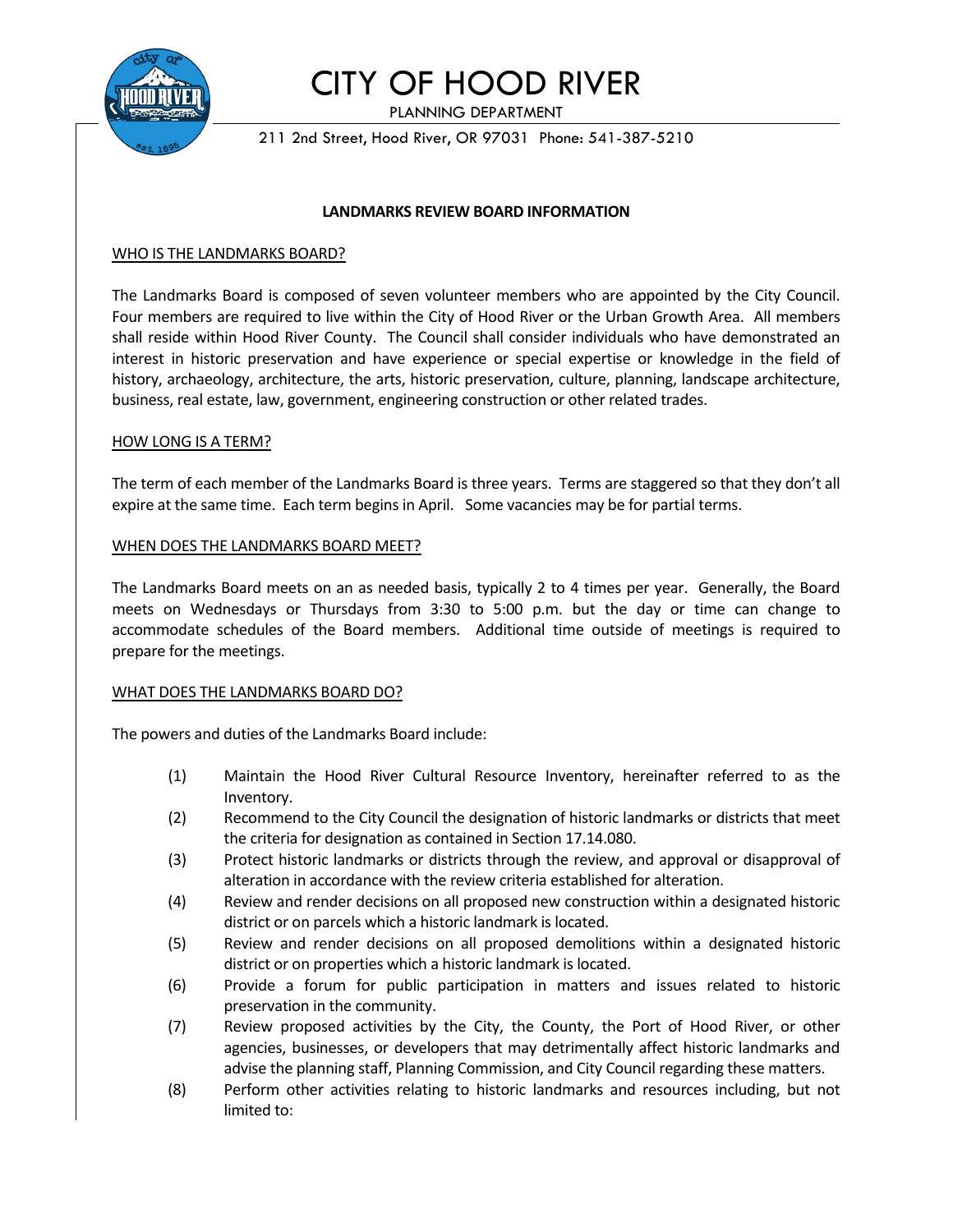- i. Provide public education on the prehistoric, historic, and scenic resources of Hood River;
- ii. Provide advice to the City Council, other City boards, and City staff on the preservation of historic landmarks or resources;
- iii. Providing technical and economic information on preservation of historic landmarks or resources;
- iv. Make recommendations to the City Council for historic resource preservation programs and incentives, to help preserve designated landmarks.
- v. Periodically review and make recommendations for updating the inventory.
- (9) Establish and adopt rules and policies for conducting the business of the Landmarks Board.

## WHO ADVISES THE LANDMARKS REVIEW BOARD?

The Planning Department provides staff resources to advise the Landmarks Review Board and to provide analysis for actions such as exterior alterations or additions to designated landmarks; new construction in historic districts or on the same parcel as a designated historic landmark; moving or demolition of a historic landmark; removal of a historic landmark designation; or designation of historic landmarks or districts.

Members of the Landmarks Board are required to file an Annual Verified Statement of Economic Interest (SEI) with the State of Oregon. The statement is filed electronically every April. More information is available from the State of Oregon Ethics Commission: https://www.oregon.gov/ogec/pages/default.aspx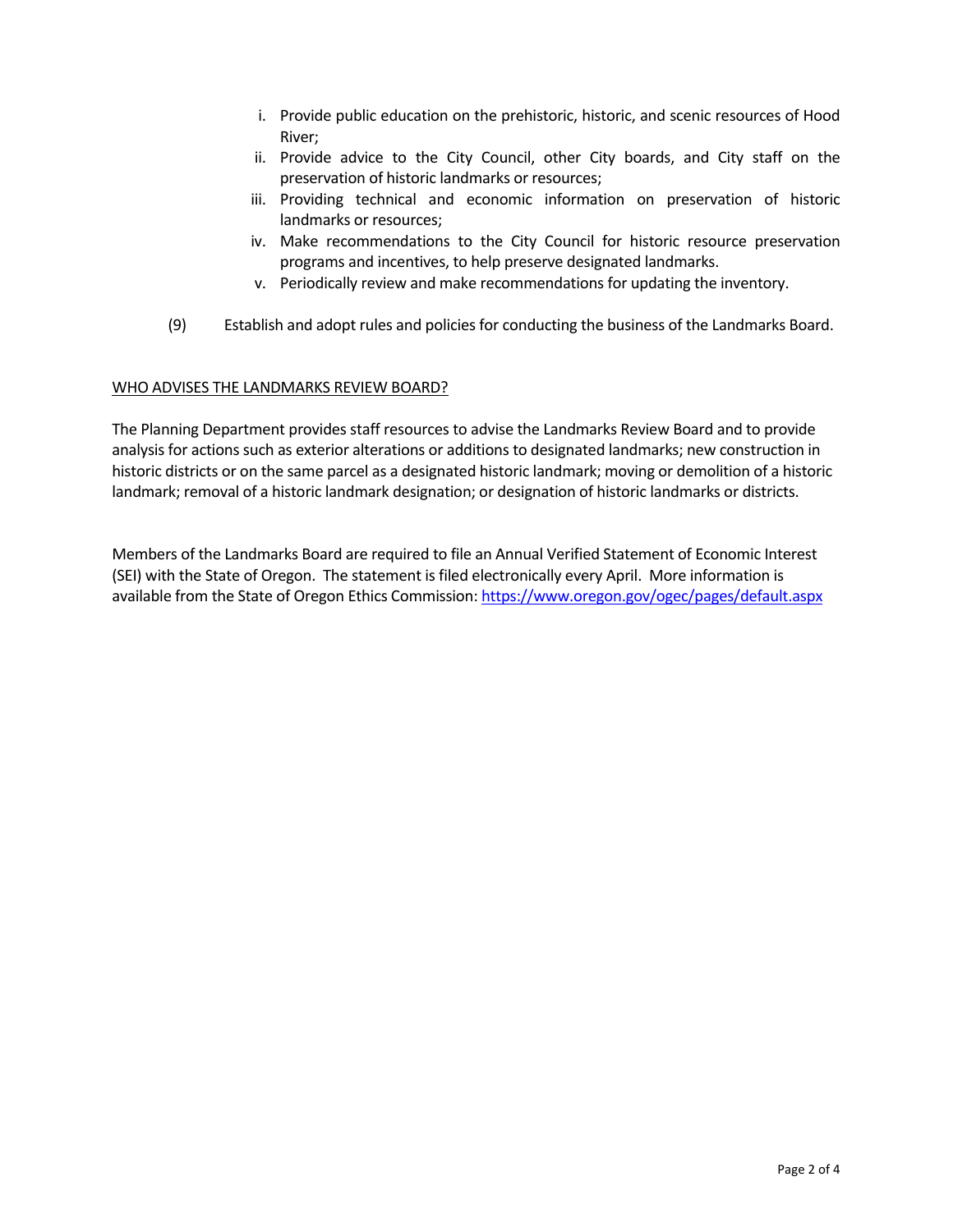# **CITY OF HOOD RIVER LANDMARKS REVIEW BOARD APPLICATION**

| Mailing Address: 1999 Mailing Address: 1999 Mailing Address: 1999 Mail 1999 Mail 1999 Mail 1999 Mail 1999 Mail                                                                                                                 |  |
|--------------------------------------------------------------------------------------------------------------------------------------------------------------------------------------------------------------------------------|--|
|                                                                                                                                                                                                                                |  |
|                                                                                                                                                                                                                                |  |
| Resident: City UGA County (Check one)                                                                                                                                                                                          |  |
| Occupation: New York Street, New York Street, New York Street, New York Street, New York Street, New York Street, New York Street, New York Street, New York Street, New York Street, New York Street, New York Street, New Yo |  |
|                                                                                                                                                                                                                                |  |

WHAT IS YOUR INTEREST IN HISTORIC PRESERVATION?

# WHAT SKILLS CAN YOU OFFER THE LANDMARKS REVIEW BOARD?